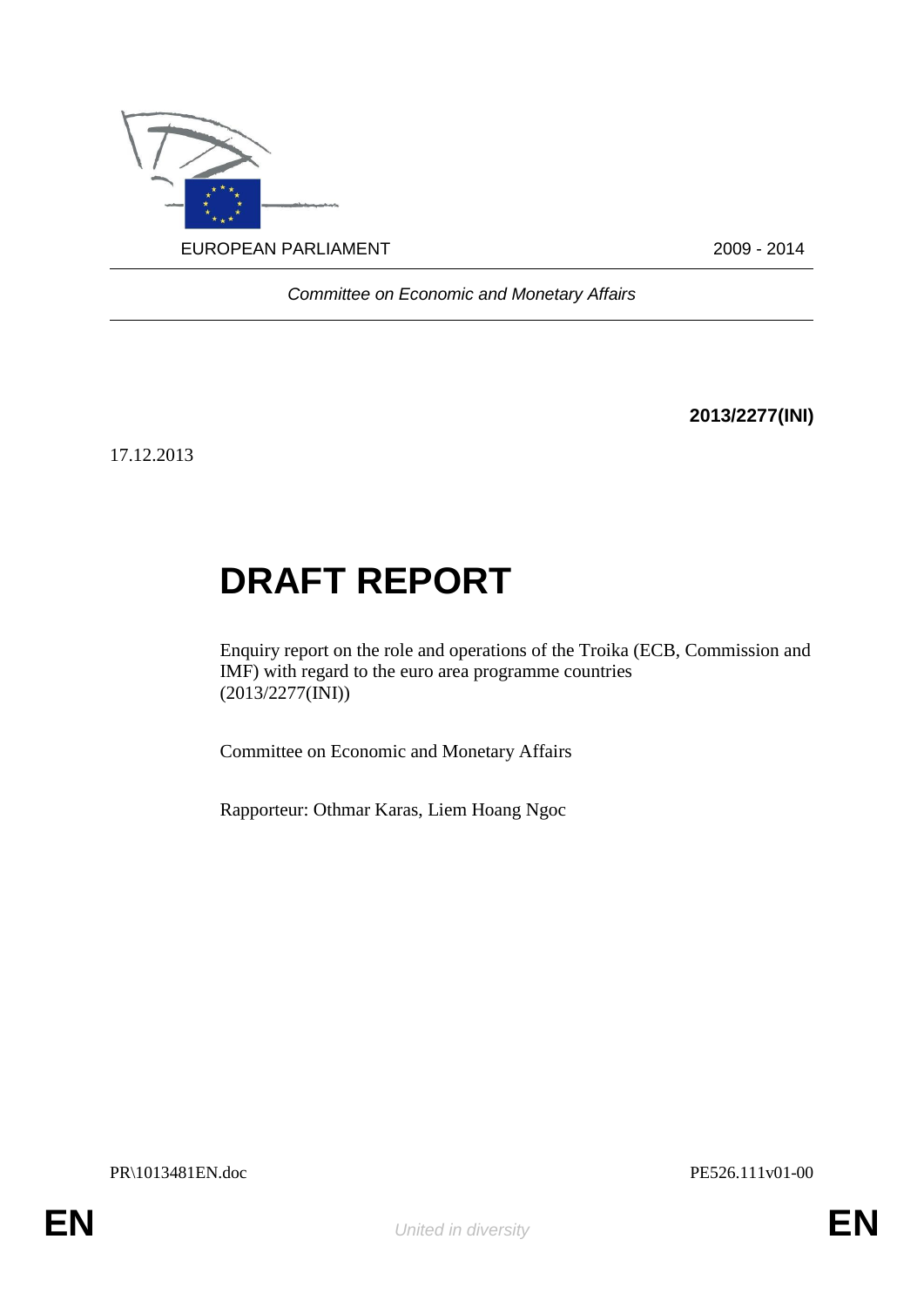PR\_INI

## **CONTENTS**

| Page |
|------|
|      |
|      |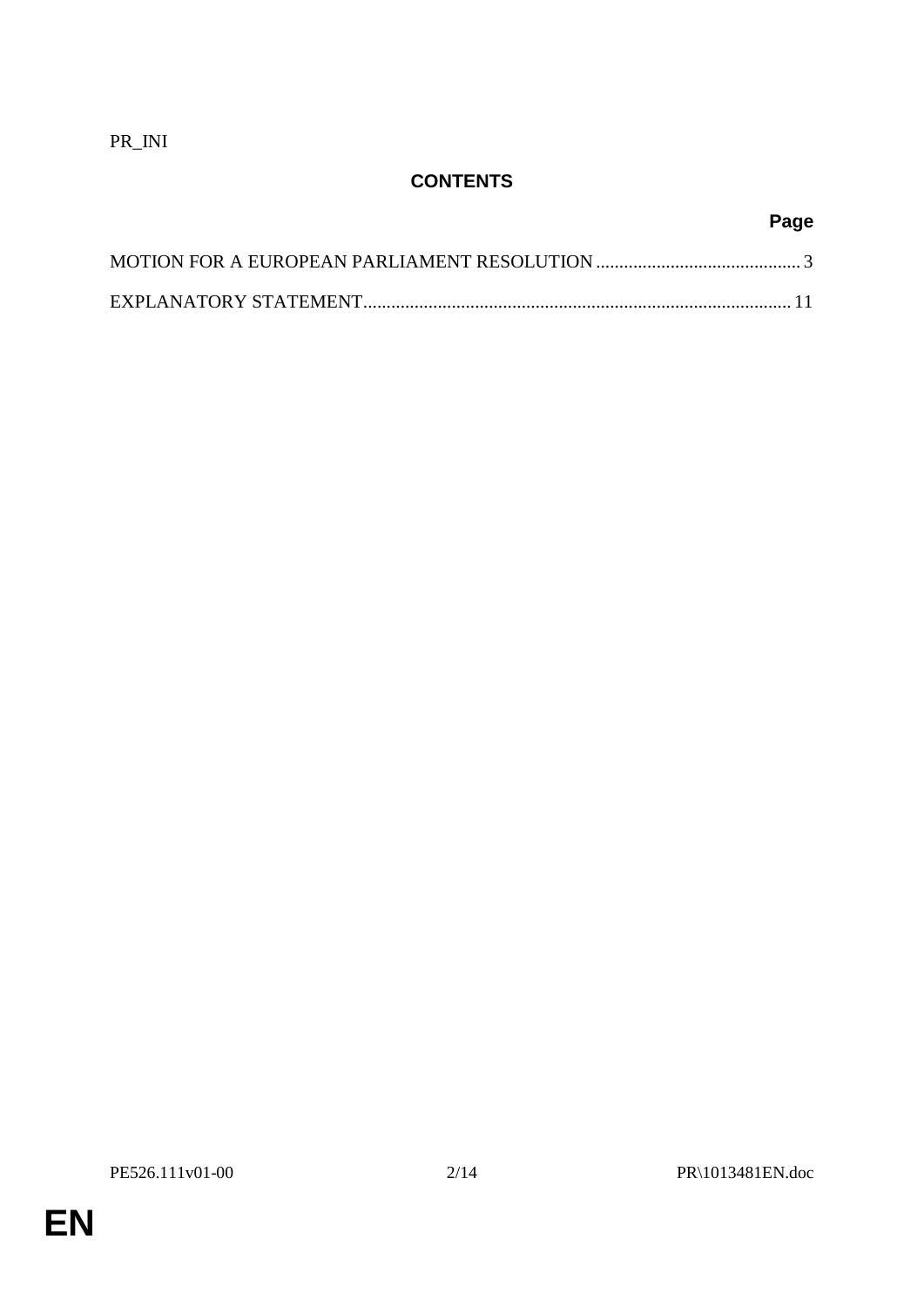## **MOTION FOR A EUROPEAN PARLIAMENT RESOLUTION**

#### **on the role and operations of the Troika (ECB, Commission and IMF) with regard to the euro area programme countries (2013/2277(INI))**

#### *The European Parliament*,

- having regard to the Treaty on the Functioning of the European Union, and in particular Article 7, Article 136 in combination with Article 121 , and Article 174 thereof,
- having regard to the Charter of Fundamental Rights of the European Union,
- having regard to the Treaty on European Union and in particular Article 3 thereof,
- having regard to Regulation (EU) No 472/2013 of the European Parliament and of the Council of 21 May 2013 on the strengthening of economic and budgetary surveillance of Member States in the euro area experiencing or threatened with serious difficulties with respect to their financial stability<sup>1</sup>,
- having regard to the Treaty establishing the European Stability Mechanism (ESM),
- having regard to its resolution of 23 October 2013 on the European Semester for economic policy coordination: implementation of 2013 priorities<sup>2</sup>,
- having regard to its resolution of 4 July 2013 on the European Parliament's priorities for the Commission Work Programme 2014<sup>3</sup>,
- having regard to its resolution of 12 June 2013 on the Preparations for the European Council meeting (27-28 June 2013) - Democratic decision making in the future  $EMU<sup>4</sup>$ ,
- having regard to its resolution of 20 November 2012 with recommendations to the Commission on the report of the Presidents of the European Council, the European Commission, the European Central Bank and the Eurogroup 'Towards a genuine Economic and Monetary Union'<sup>5</sup>,
- having regard to its resolution of 6 July 2011 on the financial, economic and social crisis: recommendations concerning the measures and initiatives to be taken $6$ ,
- having regard to its resolution of 20 October 2010 on the financial, economic and social crisis: recommendations concerning measures and initiatives to be taken (mid-term

1

<sup>1</sup> OJ L 140, 27.5.2013, p.1.

<sup>2</sup> Texts adopted, P7\_TA(2013)0447.

 $3$  Texts adopted, P7\_TA(2013)0332.

<sup>4</sup> Texts adopted, P7\_TA(2013)0269.

<sup>5</sup> Texts adopted, P7\_TA(2012)0430.

 $6$  Texts adopted, P7\_TA $(2011)0331$ .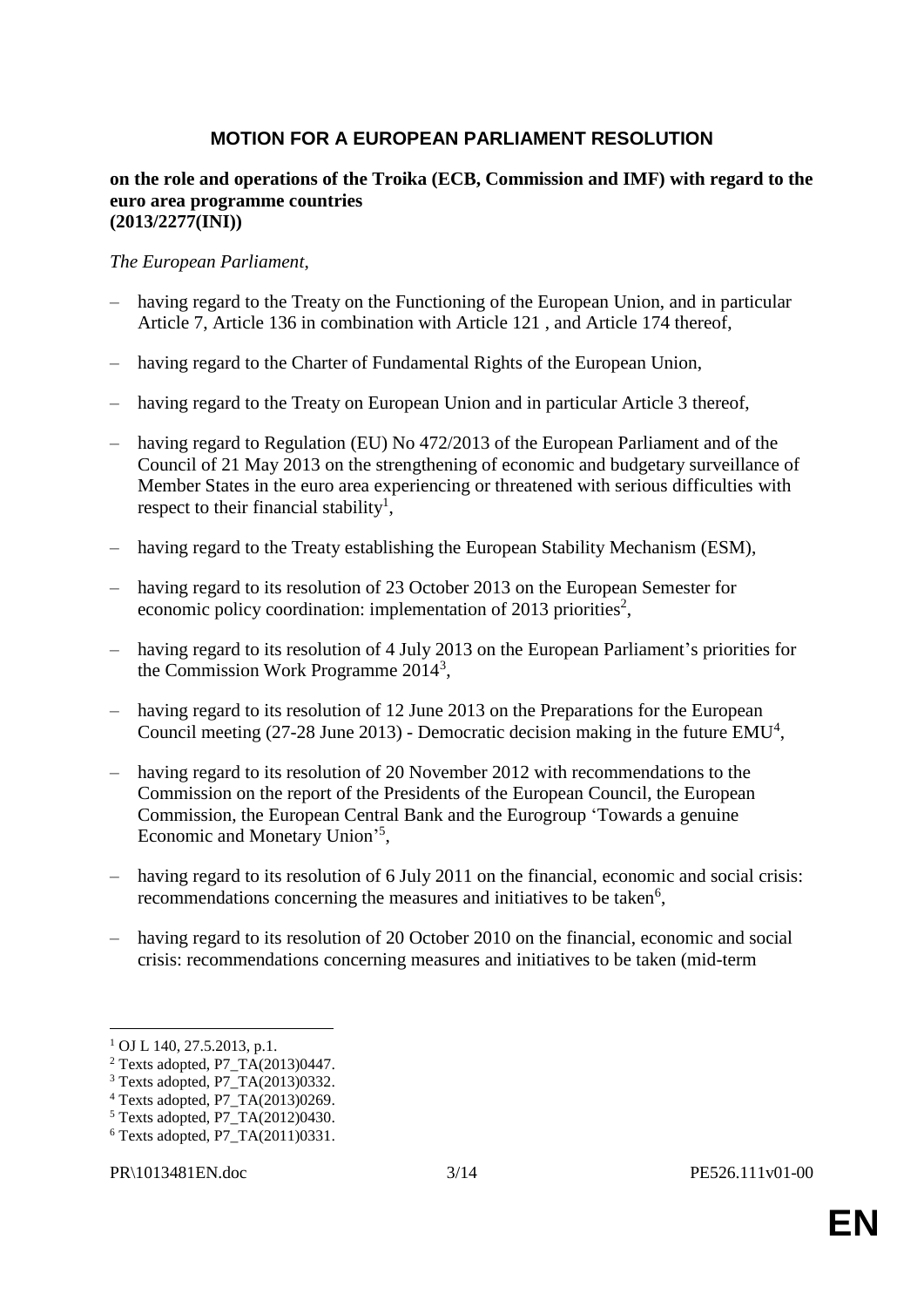$report)^1$ ,

- having regard to Rule 48 of its Rules of Procedure,
- having regard to the report of the Committee on Economic and Monetary Affairs and the opinions of the Committee on Budgetary Control, the Committee on Employment and Social Affairs and the Committee on Constitutional Affairs (A7-0000/2013),
- A. whereas the Troika, consisting of the European Commission, the European Central Bank (ECB) and the International Monetary Fund (IMF), originated in the decision of 25 March 2010 by euro area Heads of State and Government to provide conditional bilateral loans to Greece, and has since also been operational in Portugal, Ireland and Cyprus;
- B. whereas, within the Troika, the Commission is responsible for negotiating the conditions for financial assistance for euro area Member States 'in liaison with the ECB' and 'wherever possible together with the IMF', the financial assistance hereinafter referred to as 'EU-IMF assistance';
- C. whereas the Troika is the basic structure for negotiation between the official lenders and the governments of the recipient countries, as well as for reviewing the implementation of adjustment programmes; whereas for the European side, the final decisions as regards financial assistance and conditionality are taken by the Eurogroup;
- D. whereas the Troika together with the Member State concerned is also responsible for the preparation of formal decisions of the Eurogroup;
- E. whereas several Member States outside the euro area have already received or are receiving EU assistance under Art. 143 TFEU, in conjunction with the IMF;
- F. whereas the EU created several ad hoc mechanisms to provide financial assistance for euro area countries, first through bilateral loans, including from several non-euro area countries, then through the EFSF and EFSM, and finally through the ESM, which was meant to replace all the other mechanisms;
- G. whereas a Memorandum of Understanding (MoU) is an agreement between the Member State concerned and the Troika, which results from negotiations and whereby a Member State undertakes to carry out a number of actions in exchange for financial assistance; whereas it is stipulated in the ESM Treaty that a Member State requesting assistance from the ESM has also to address a request for assistance to the IMF;
- H. whereas the total amount of financial assistance in the four programmes is unprecedented, as are the duration and shape of the programmes, leading to an unusual situation where the assistance has almost exclusively replaced the usual financing provided by the markets;
- I. whereas the economic situation and recent developments in some Member States have compromised the quality of employment, social protection and health and safety standards;

<sup>1</sup> <sup>1</sup> Texts adopted, P7\_TA(2010)0376.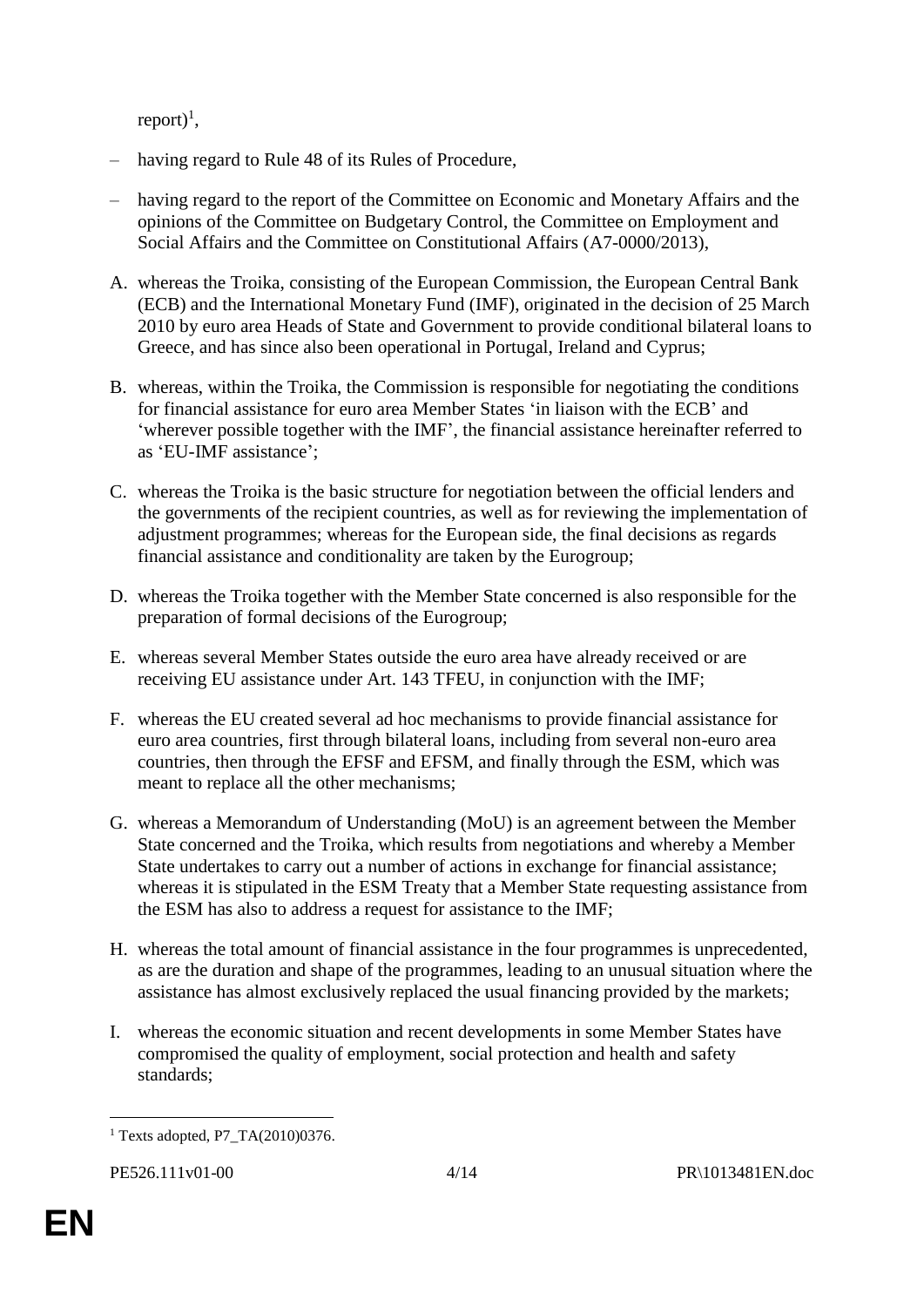- J. whereas the Task Force for Greece was set up to strengthen the capacity of the Greek administration to design and implement structural reforms to improve the functioning of the economy and society and create the conditions for sustained recovery and job creation, as well as to speed up the absorption of EU Structural and Cohesion Funds in Greece and to provide critical resources to finance investment;
- K. whereas, in its resolution of 20 November 2012, Parliament calls for high standards of democratic accountability at Union level to be applied to the Troika; whereas such accountability notably requires the Troika to be heard in the European Parliament before taking up its duties and to be subject to regular reporting to and democratic scrutiny by the European Parliament;
- L. whereas the programmes were in the short run primarily meant to avoid a disorderly default and stop speculation on sovereign debt; whereas the medium term aim was to ensure that the money that was lent would be reimbursed, thus avoiding a large financial loss that would rest on the shoulders of the taxpayers of the countries which are providing the assistance and guaranteeing the funds; whereas this also requires the programme to deliver sustainable growth and effective debt reduction in the medium and long term; whereas the programmes were not suited to comprehensively correcting macroeconomic imbalances which had accumulated sometimes over decades;

#### *Economic situation in programme countries at the beginning of the crisis*

- 1. Considers that the precise triggers for the crises differed in all four Member States;
- 2. Notes that, prior to the beginning of the EU-IMF assistance programme initiated in the spring of 2010, there was a dual fear associated with the 'insolvency' and 'nonsustainability' of the public finances of Greece as a result of the constantly declining competitiveness of the Greek economy and decades of imprudent fiscal policy, with the government deficit reaching 15.7% of GDP in 2009, and the debt-to-GDP ratio continuing on an upward trend since 2003 when it stood at 97.4%, reaching 1297% in 2009 and 156.9% in 2012;
- 3. Notes that Greece entered recession in Q4 2008; notes that the country experienced six quarters of negative GDP growth rate in the seven leading to the assistance programme being activated; notes that there is a close correlation between the increase in public debt and the cyclical downturn, with public debt increasing from EUR 254.7 billion at the end of Q3 2008 to EUR 314.1 billion at the end of Q2 2010;
- 4. Notes that, at the beginning of the EU-IMF assistance programme, the Portuguese economy had suffered from low GDP and productivity growth for a number of years, and that this lack of growth, combined with the impact of the global financial crisis, had resulted in a large fiscal deficit and a high debt level, driving up Portugal's refinancing costs in capital markets to unsustainable levels; notes in this context that in 2007 Portugal's growth rate reached 2.4%, its fiscal deficit 3.1%, its debt level 62.7% and its current account deficit 10.2% of GDP, with the unemployment rate standing at 8.1%;
- 5. Notes that, at the beginning of the EU-IMF assistance programme, the Irish economy had just suffered a banking crisis of unprecedented dimensions, causing Irish GDP to fall by

```
PR\1013481EN.doc 5/14 PE526.111v01-00
```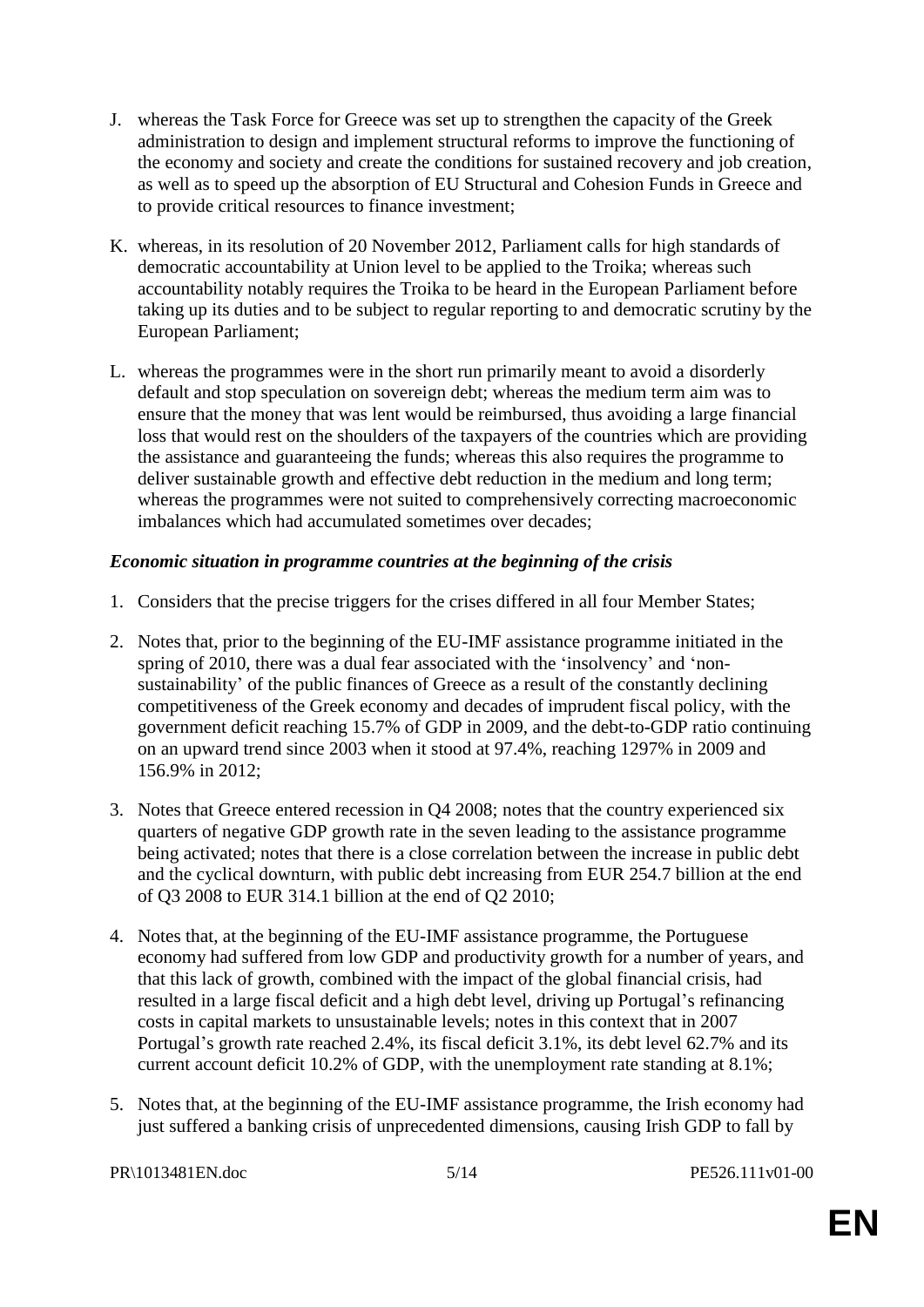6.3% in 2009 (1.1% in 2010) from a positive growth level of 5% of GDP in 2007, unemployment to increase from 4.7% in 2007 to 13.7% in 2010 and - its most detrimental impact - the government balance of payments to experience a deficit in 2010 of 30.6%, down from a surplus in 2007 (0.2%); further notes in the decade prior to the assistance programme that the Irish economy experienced a prolonged period of negative real interest rates;

6. Notes that, at the beginning of the EU-IMF assistance programme in 2013, speculations about the systemic instability in the Cypriot economy had been ongoing for a long time, owing inter alia to the exposure of Cypriot banks to overleveraged local property companies, the Greek debt crisis, the downgrading of Cypriot government bonds by international rating agencies, the inability to refund public expenditure from the international markets, and the initial reluctance of the government to restructure the troubled financial sector;

#### *EU-IMF financial assistance, content of the MoUs and policies implemented*

- 7. Notes that the initial agreement between the Greek authorities on the one side and the EU and IMF on the other was adopted on 2 May 2010 in the relevant MoUs containing , the policy conditionality for EU-IMF financial assistance; further notes that, following five reviews and the insufficient success of the first programme, a second programme had to be adopted in March 2012, which has been reviewed three times since;
- 8. Notes that the initial agreement between the Portuguese authorities on the one side and the EU and IMF on the other was adopted on 17 May 2011 in the relevant MoUs containing the policy conditionality for EU-IMF financial assistance; further notes that the Portuguese programme has since been reviewed regularly, leading to the combined eighth and ninth quarterly reviews of Portugal's economic adjustment programme;
- 9. Notes that the initial agreement between the Irish authorities and the EU and IMF was adopted on 7 December 2010 in the relevant MoUs containing the policy conditionality for EU-IMF assistance; further notes that the Irish programme has since been reviewed regularly, leading to a twelfth and final review on 9 December 2013 marking the imminent completion of the Irish programme;
- 10. Notes that the initial request for financial assistance was made by Cyprus on 25 June 2012, but that differences of positions as regards the conditionality, as well as the rejection of an initial draft programme by the Cypriot Parliament, delayed the final agreement on the EU-IMF assistance programme until 24 April (EU) and 15 May 2013 (IMF), respectively, and on 30 April 2013 the Cypriot House of Representatives finally endorsed the 'new' agreement;
- 11. Notes that the IMF is the global institution tasked with providing states experiencing balance of payment problems with conditional financial assistance; points to the fact that all Member States are members of the IMF and have therefore the right to request its assistance;
- 12. Deplores the unpreparedness of the EU and international institutions, including the IMF, for a sovereign debt crisis of a large magnitude inside a monetary union;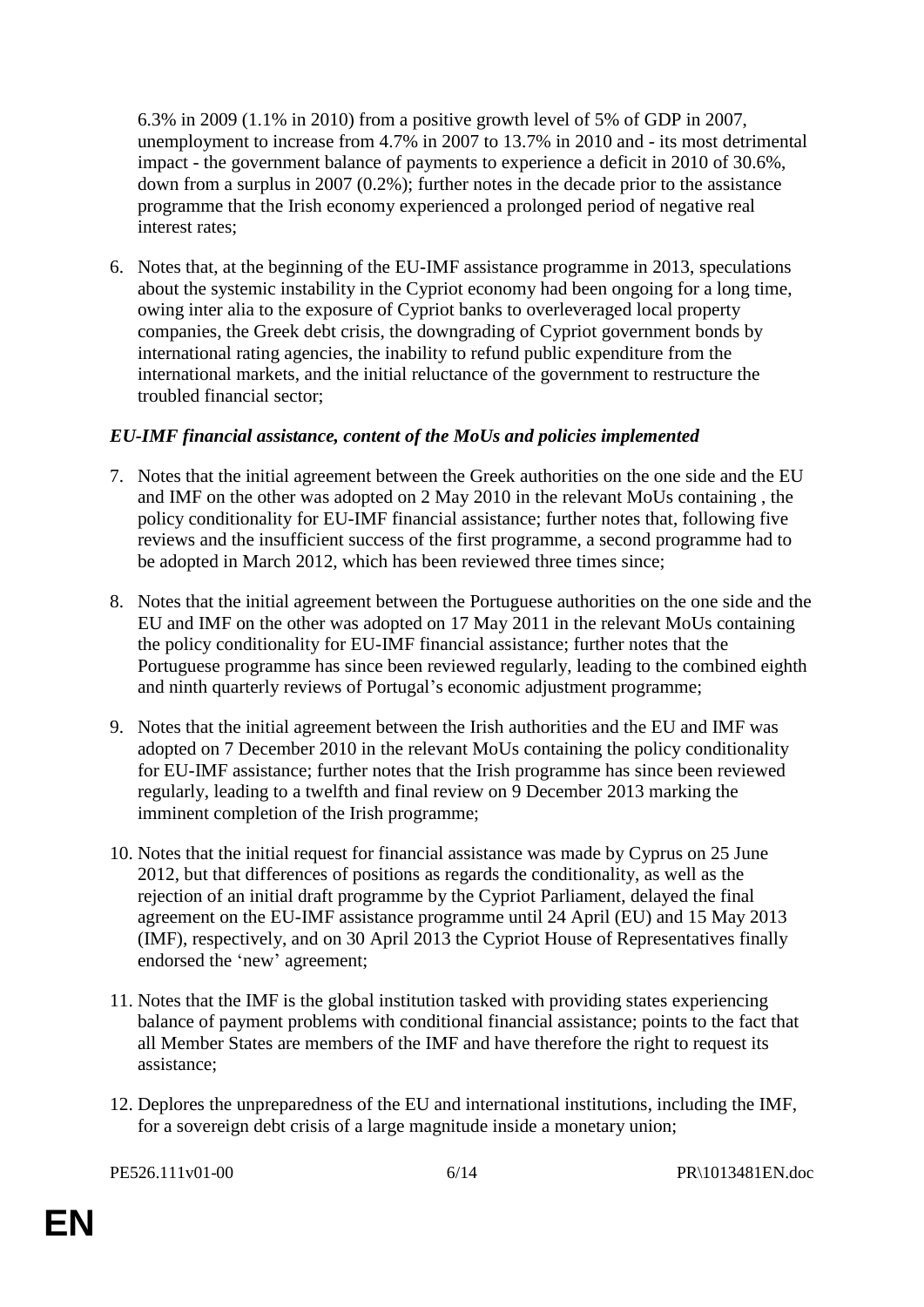- 13. Acknowledges, however, that the immense challenge the Troika faced leading to the crisis was unique as a result of the poor state of regulation of financial services, large macroeconomic imbalances, and the fact that a number of instruments such as external devaluation were not available due to the constraints of monetary union; notes, moreover, that time was running out, legal obstacles had to be cleared, fear of a melt-down of the euro area was palpable, political agreements had to be reached, the world economy was in a downturn, and a number of countries which were intended to contribute financial support had seen their own public and private debt increase in alarming ways;
- 14. Regrets the lack of transparency in the MoU negotiations; notes the necessity to evaluate whether formal documents were clearly communicated in due time to the national parliaments and the European Parliament; further notes the possible negative impact of such practices on citizens' rights and the political situation within the countries concerned;
- 15. Deplores that recommendations contained in MoUs mark a departure from the thinking initiated by the Lisbon strategy and the Europe 2020 strategies); points out however that this can be partly explained, even if not fully justified, by the fact that programmes had to be implemented under considerable time pressure in a difficult political environment;
- 16. Regrets that the programmes for Greece, Ireland and Portugal comprise a number of detailed prescriptions for health systems reform and expenditure cuts; regrets that the programmes are not bound by the Charter of Fundamental Rights of the European Union and the Treaties, including Art. 168(7) TFEU;

#### *The current economic and social situation*

- 17. Deplores that since 2008 the income distribution inequality has grown above average in the four countries and that cuts in social benefits and rising unemployment are raising poverty levels;
- 18. Points to the unacceptable level of youth unemployment in the four Member States under assistance programmes; points especially to the sharp increase in youth unemployment in Greece, Cyprus and Portugal;
- 19. Welcomes the end of the programme for Ireland and the expected end of the programme for Portugal; regrets the lack of progress in Greece despite unprecedented reforms having been undertaken;

#### *Troika - economic dimension - theoretical basis and impact of decisions*

- 20. Underlines that adequate economic models are necessary in order to produce credible and efficient adjustment programmes; deplores that adequate statistics and information were not always available; points out that in Greece large-scale fraud was happening in this respect in the years preceding the setting up of the programme;
- 21. Notes that financial assistance achieved in the short run the avoidance of a disorderly default on sovereign debt that would have had extremely severe economic and social consequences, as well as spill-over effects for other countries of an incalculable magnitude, and possibly the forced exit of countries from the euro area; further notes that

PR\1013481EN.doc 7/14 PE526.111v01-00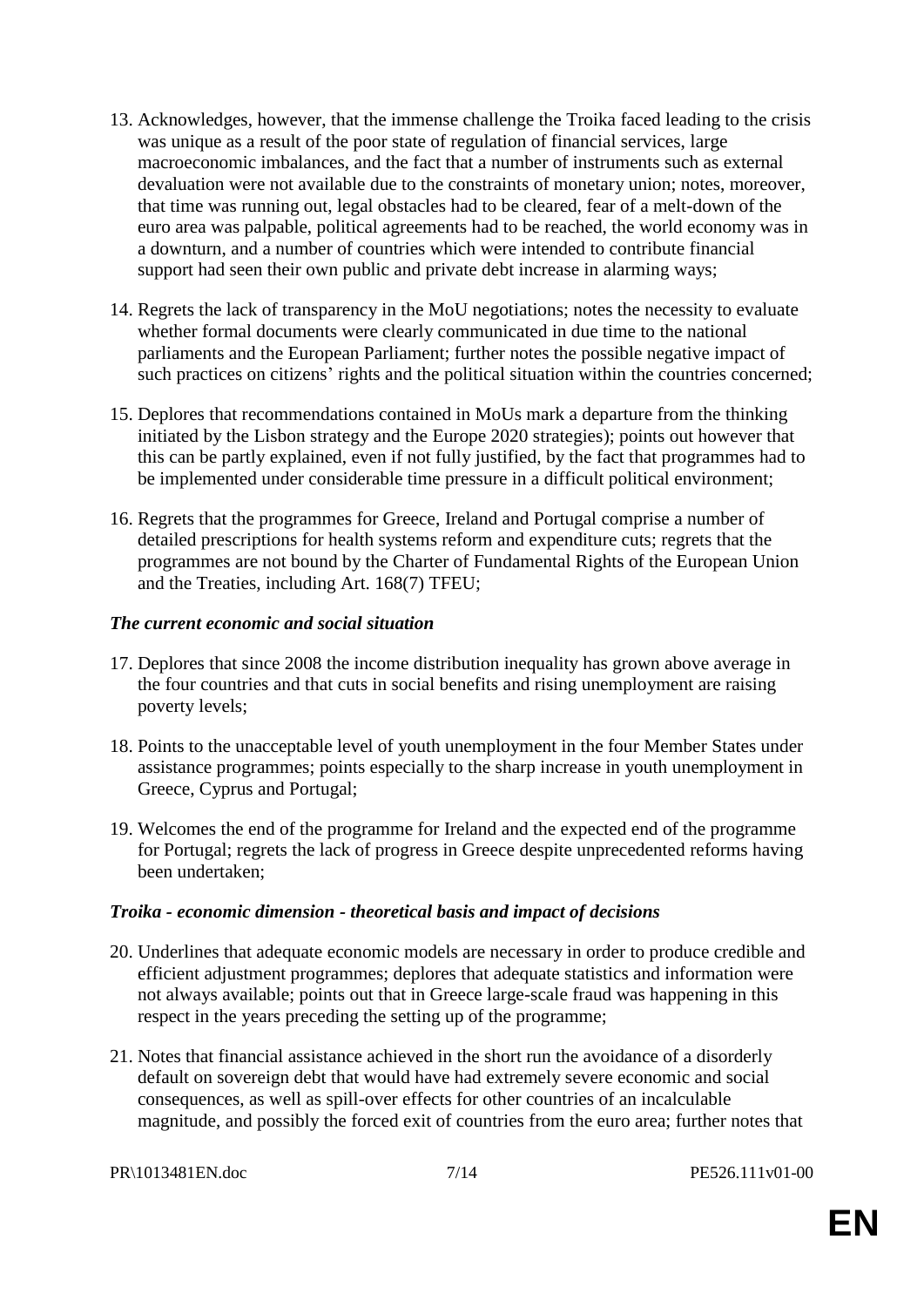there is no guarantee this will be avoided in the long run; also notes that the financial assistance and adjustment programme in Greece have not prevented an orderly default nor contagion of the crisis to other Member States; deplores the economic and social downturn which became evident when the fiscal and macroeconomic corrections were put into place;

- 22. Notes that from the onset the Troika published comprehensive documents on the diagnosis, the strategy to overcome the problems, a set of policy measures elaborated together with the national government concerned, and economic forecasts, all of which are updated on a regular basis;
- 23. Deplores however the sometimes over-optimistic assumptions made by the Troika, especially as far as growth is concerned, but also the insufficient recognition of political resistance to change in some Member States; deplores the fact that this also affected the Troika's analysis of the interplay between fiscal consolidation and growth; notes that as a result fiscal targets could not be fulfilled;
- 24. Regrets that the reduction of structural deficits in all programme countries since the start of their respective assistance programmes has not yet led to a reduction in the ratios of public debt to GDP; underlines that the ratio of public debt to GDP has instead sharply increased in all programme countries;
- 25. Considers that fiscal multipliers are difficult to assess with certainty; recalls in this respect that the IMF admitted to underestimating the fiscal multiplier in its growth forecasts prior to October 2012 but that the Commission stated in November 2012 that forecast errors were not due to the underestimation of fiscal multipliers; points out that this expression of public disagreement between the Commission and the IMF was not followed up;
- 26. Points out that while the IMF's stated objective in its assistance operations within the frame of the Troika is internal devaluation, the Commission has never clearly endorsed this objective; notes that the objective emphasised by the Commission in all four programme countries under enquiry has rather been fiscal consolidation;
- 27. Considers that too little attention has been given to alleviating the negative impact of adjustment strategies in the programme countries;
- 28. Stresses that national-level ownership is important, and that failure to implement agreed measures has consequences in terms of the expected results;

#### *Troika - the institutional dimension and democratic legitimacy*

- 29. Notes that the Troika's mandate has been perceived as being unclear and lacking transparency;
- 30. Points out that due to its ad hoc nature there was no appropriate legal basis for setting up the Troika on the basis of Union primary law;
- 31. Notes the admission by the President of the Eurogroup before the European Parliament that the Eurogroup endorsed the recommendations of the Troika without considering their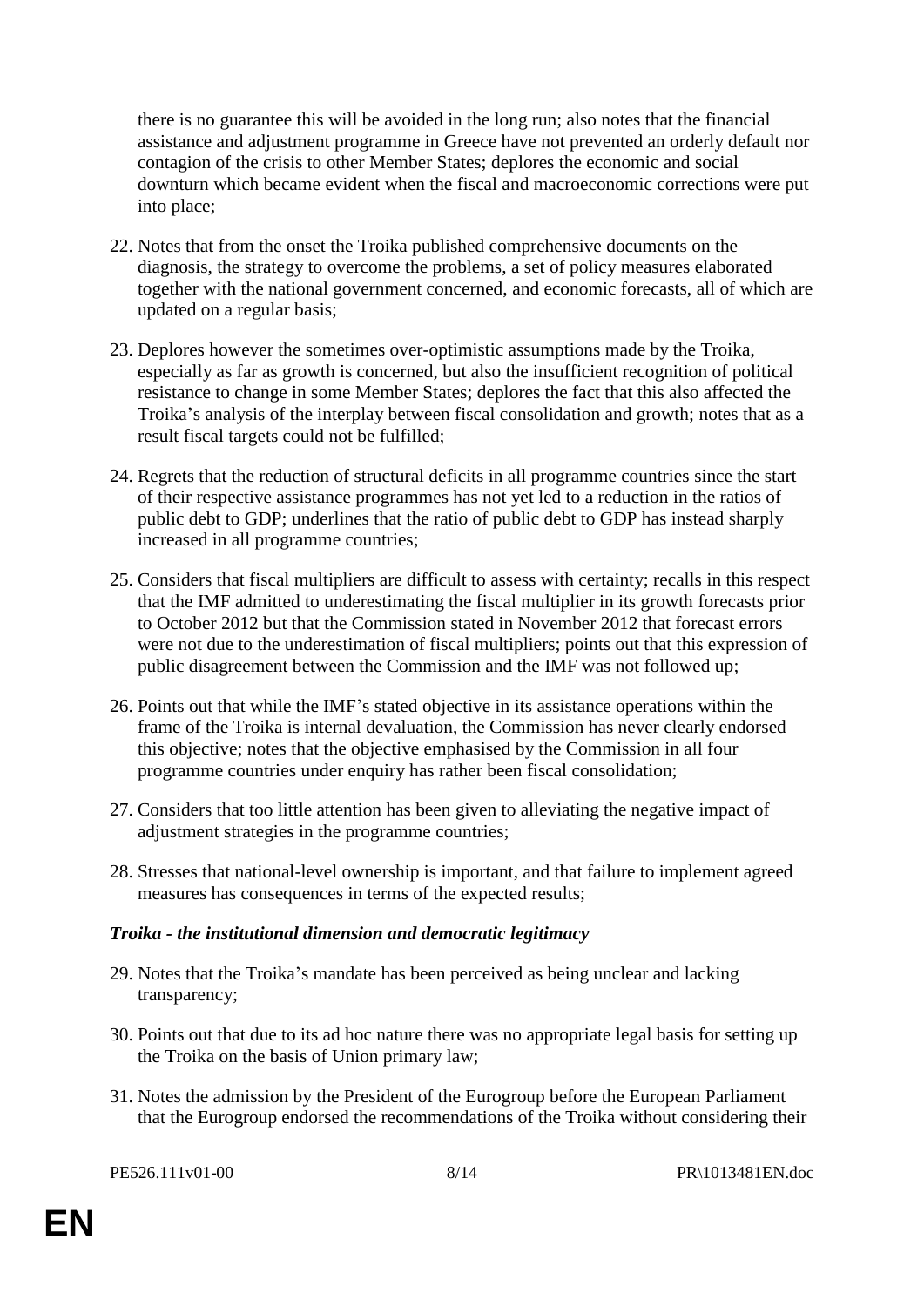specific policy implications;

- 32. Takes note of the dual role of the Commission in the Troika as both an agent of Member States and an EU institution; warns that conflicts of interests may therefore exist within the Commission between its role in the Troika and its responsibility as a guardian of the Treaties, especially in policies such as competition and state aid;
- 33. Points equally to a possible conflict of interest between the current role of the ECB in the Troika as 'technical advisor' and its position as creditor of the four Member States as well as its mandate under the Treaty;
- 34. Notes that the ECB's role is not sufficiently defined, as it is stated in the ESM Treaty that the Commission should work 'in liaison with the ECB', thus reducing the ECB's role to that of a provider of expertise; further notes that the ECB mandate is limited by the TFEU to monetary policy and that the involvement of the ECB in any matter related to budgetary, fiscal and structural policies is therefore on uncertain legal ground;
- 35. Points to the generally weak democratic accountability of the Troika in programme countries at national level; notes however that this democratic accountability varies between countries, depending on the will of national executives;
- 36. Notes that formal decisions are made by both the Eurogroup and the IMF, with a crucial role now given to the ESM as it is the organisation responsible for deciding on financial assistance, thus putting governments, including those of the Member States directly concerned, at the centre of any decisions taken;
- 37. Points to the fact that the ESM is intergovernmental by nature, is bound by the unanimity rule, and is subject to political influence exerted by finance ministers, heads of state and government as well as national parliaments;

#### *Proposals and recommendations*

- 38. Reiterates its call for all decisions related to the strengthening of the EMU to be taken on the basis of the Treaty on European Union; takes the view that any departure from the Community method and increased use of intergovernmental agreements would divide and weaken the Union, including the euro area;
- 39. Stresses that the ESM should evolve towards Community-method management as provided for in the ESM Treaty and demands that the ESM be made accountable to the European Parliament including with respect to decisions to grant financial assistance, in order to exert democratic accountability over the ESM;
- 40. Urges that in the short run consideration should be given to amending the ESM Treaty in order to allow standard decisions to be taken by a qualified majority rather than by unanimity, and to allow for precautionary assistance to be given;
- 41. Calls for the involvement of social partners in the design and implementation of adjustment programmes, current and future;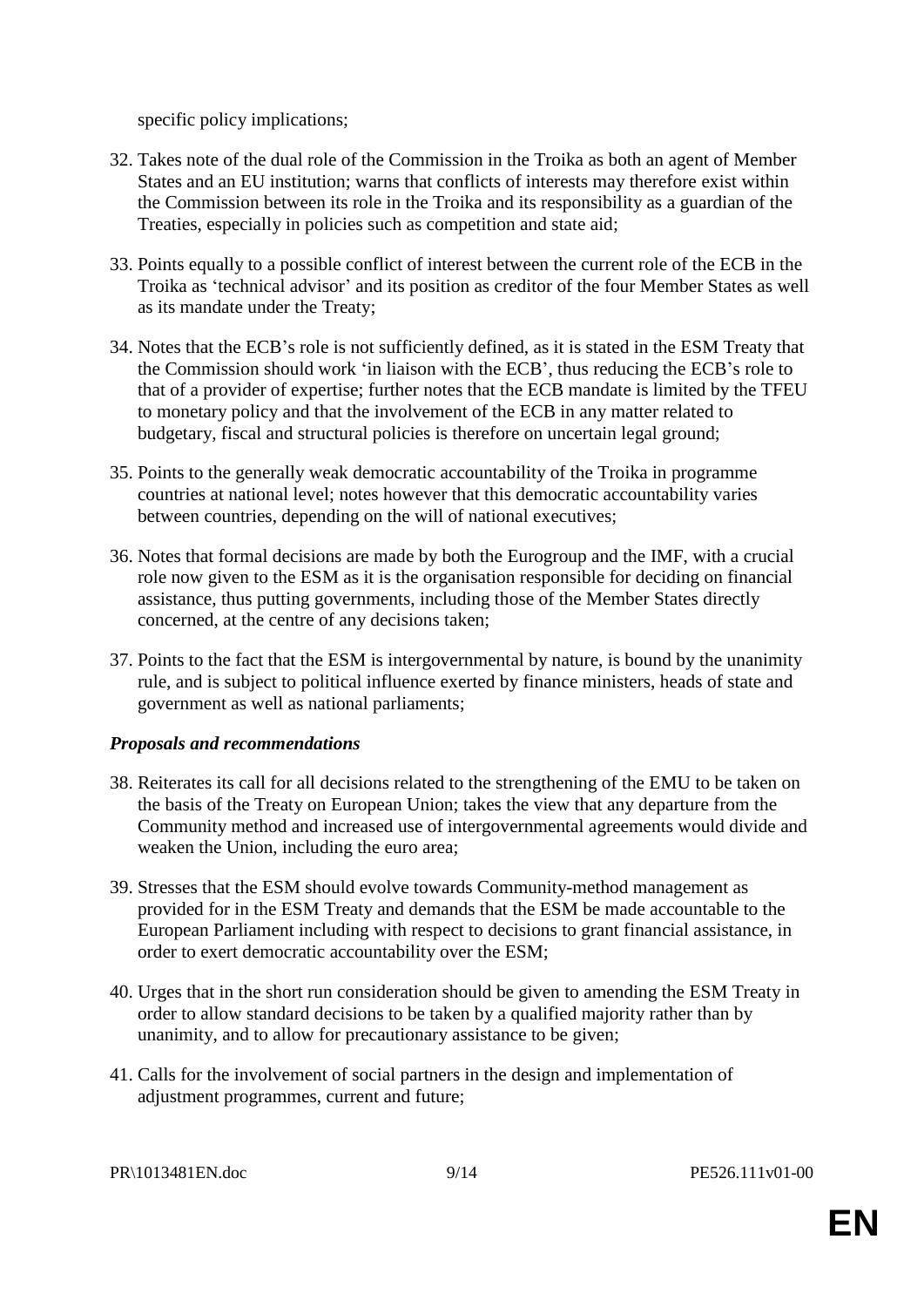- 42. Demands that the Troika take stock of the current debate on fiscal multipliers and consider the revision of MoUs on the basis of the latest empirical results;
- 43.Is concerned, in particular, to improve the accountability of the Commission when it acts in its capacity as a member of the Troika; requests that the Commission representative(s) in the Troika should be heard in the European Parliament before taking up their duties and should be subject to regular reporting to the European Parliament;
- 44. Calls for a reassessment of the decision-making process of the Eurogroup, amending MoUs with the Member States receiving EU-IMF financial assistance to include appropriate democratic accountability at both national and European levels; calls for European guidelines to be established in order to ensure appropriate democratic control on the implementation of measures at national level;
- 45. Is of the opinion that the option of a Treaty change allowing for the extension of the scope of the present Art. 143 TFEU to all Member States, instead of being restricted to non-euro Member States, should be explored ; similarly, takes the view that the option of a Treaty change to create a European Monetary Fund within the Community framework as an alternative to the IMF should also be explored; further considers that other issues to be evaluated include the current institutional framework of the Troika, the involvement of the ECB in the review of the programmes and the mandatory involvement of the IMF in euro area financial assistance programmes as enshrined in the ESM treaty;
- 46. Instructs its President to forward this resolution to the Council and the Commission, and to the European Central Bank.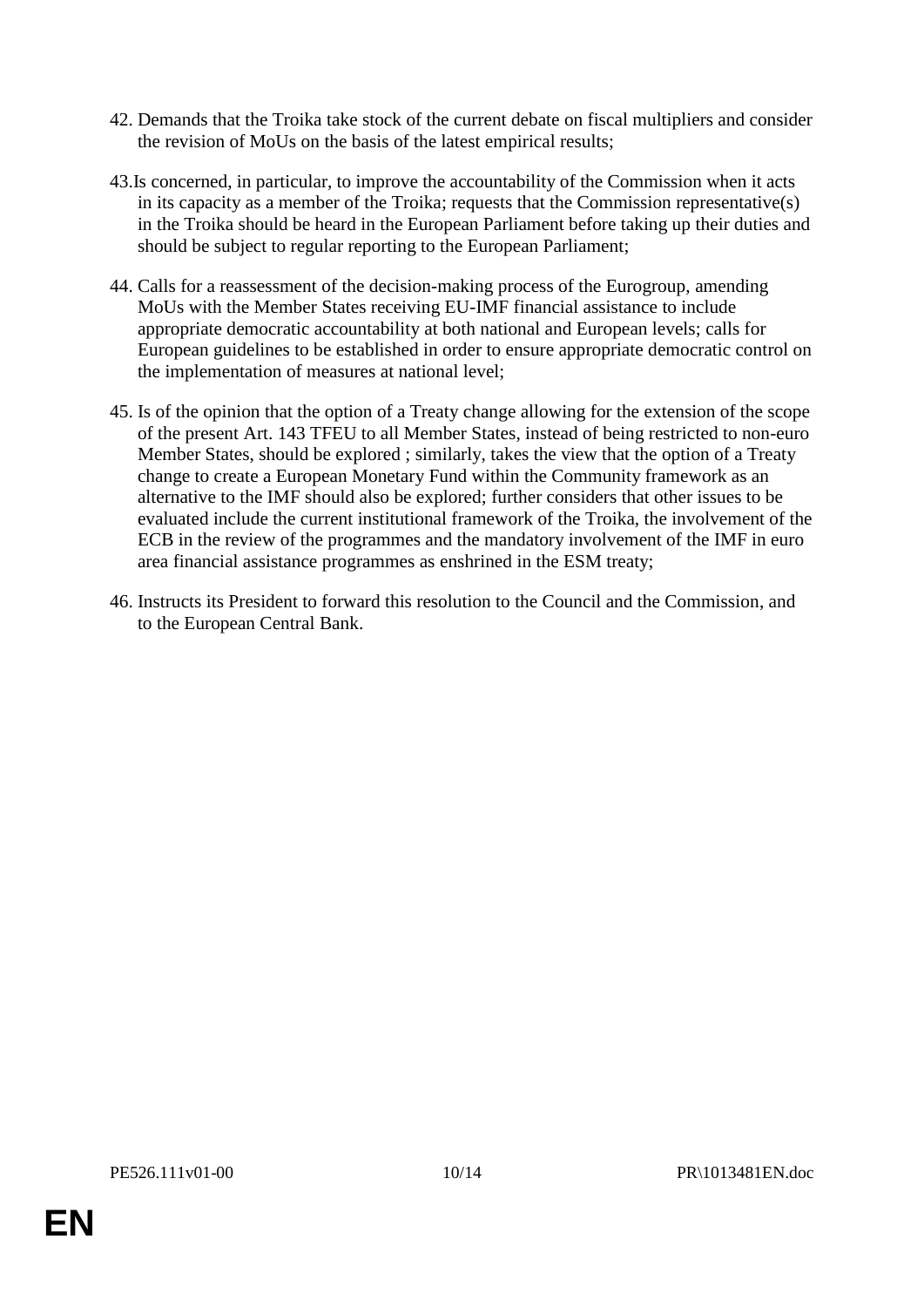## **EXPLANATORY STATEMENT**

The overall objective of the report is to evaluate the functioning of the Troika in the ongoing programmes in the four countries: Greece, Portugal, Ireland and Cyprus. This includes the following elements to be subject to scrutiny:

- Legal base, mandate and structure of the Troika;

- Decision-making process within the institutions and in relation to other "institutions" (e.g. the Eurogroup, national Finance Ministers etc.)

- Democratic legitimacy
- "Theoretical" basis for decisions (statistics, forecasts, economic expectations etc.)

- Consequences of Troika work (incl. looking into possible contraventions or maladministration)

The co-rapporteurs would like to emphasise that this present draft report is a basis for the subsequent political discussions, delegations to relevant Member States and hearings of various stakeholders in the beginning of 2014. It records the history and state of play, but it does not attempt to draw final conclusions or recommendations which are to be drawn following substantial work in the coming months.

As a first step, the below questionnaire was sent out on 22 November 2013 to EU level decision-makers (A) as well as national governments of the four Member States (B) concerned. The answers will be evaluated in the course of the procedure.

#### **A. Questionnaire to the European Commission, ECB, IMF, Eurogroup and European Council**

#### *DESIGN AND ADOPTION OF THE FINANCIAL ASSISTANCE PROGRAMMES*

- 1. Who decided on behalf of your institution on an involvement in the financial assistance programmes of, respectively, EL, IE, PT and CY? When were these decisions taken, respectively?
- 2. What was your role and function, respectively, in the negotiation and set-up of the financial assistance programme including the definition of policy objectives and main measures as well as their implementation, respectively, in EL, IE, PT and CY? According to which criteria have the reform priorities been identified?
- 3. Describe in detail assumptions and methodology (in particular as regards fiscal multipliers) used to forecast debt sustainability at the beginning and in the course of each programme and design fiscal measures. What was the modus operandi leading to the adoption of draft programmes?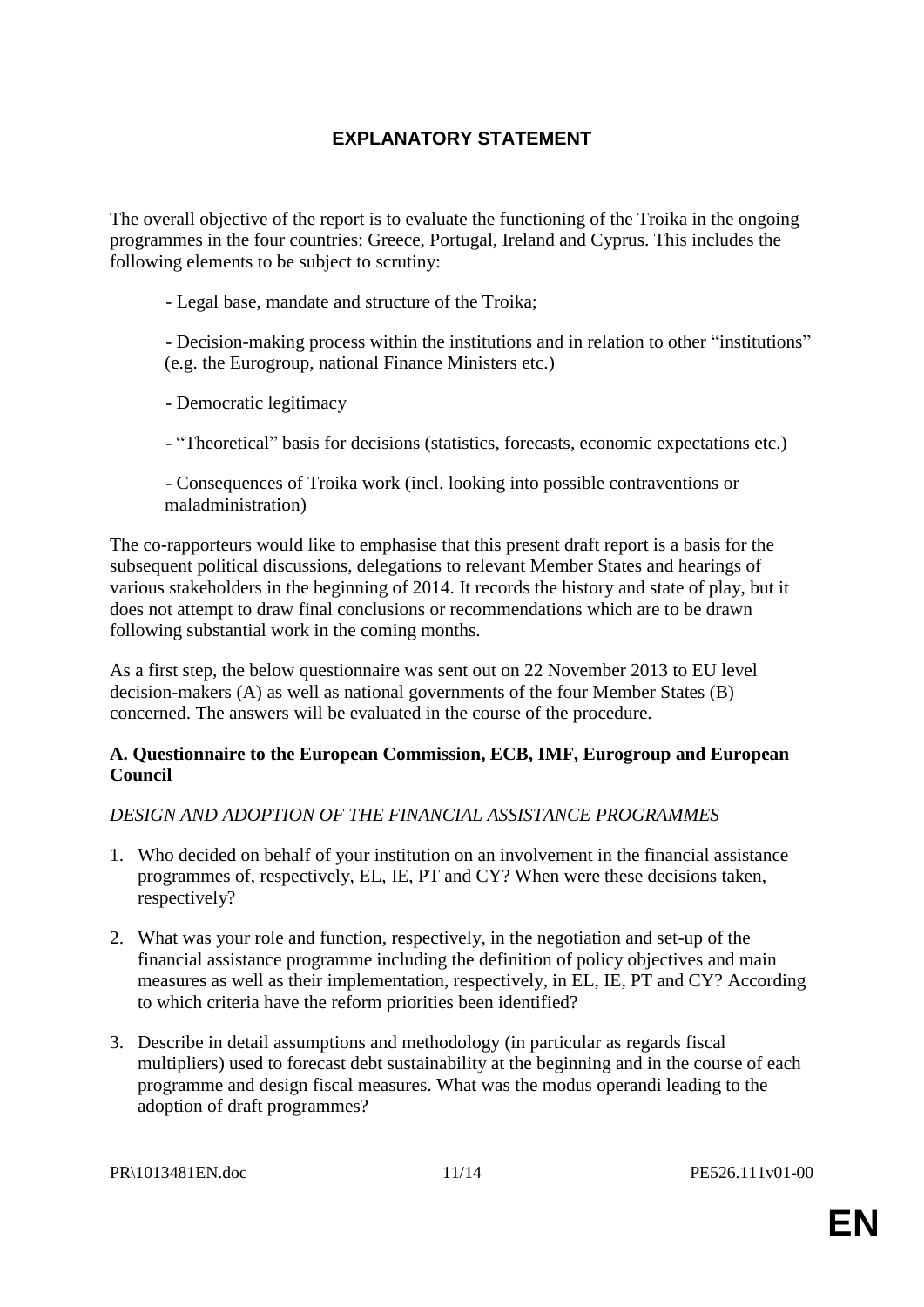- 4. Did you get all the relevant information, including statistics, from the Member states to make a correct assessment and plan for optimal assistance plans?
- 5. How much leeway did the countries concerned have to decide upon the design of the necessary measures (consolidation or structural reforms)? Please explain for each country.
- 6. Did any of the Member States (EL, IE, PT, CY) put forward, as a precondition for their approval of the MoU, a claim for specific measures as part of the MoU? If so, please elaborate on these requests.
- 7. Did any of the other Member States put forward, as a precondition for their approval of granting financial assistance, specific measures to be included in the programmes? If so, who did and what were these for each programme?
- 8. To what extent was the Eurogroup involved in the detailed design of the programmes? Please describe in detail the process within the Eurogroup that led to a decision on the content and the approval of the programmes in each case. Did the Eurogroup provide a written mandate to the EU negotiators of the troika including inter alia objectives and priorities?
- 9. How and when did the troika report back to the Eurogroup/EFC?
- 10. Does the ESM play a role in the negotiation and set-up of financial assistance programmes? If so, in how far?

### *FUNCTIONING OF THE PROGRAMMES*

- 11. Do you consider that all consolidation measures/structural reforms were equally spared/divided among citizens and between the private and the public sector? Please explain.
- 12. Please describe the quality of the cooperation among the Troika institutions on site. Which role did the Commission, the ECB and the IMF play at these works respectively? How are concrete measures or decisions proposed/made by the Troika?
- 13. What was the interplay between the "Task Force", which was launched by the Commission in 2011, and the Troika?
- 14. How does the collaboration with the national authorities work? How far are the concerned Member States involved in the decision-making process
- 15. Who adopts the final decision on concrete measures to be taken by the concerned Member States?
- 16. How many times were representatives of the Troika heard in front of national Parliaments? Do you consider that the measures implemented have benefited from appropriate democratic accountability and legitimacy?
- 17. Were the agreed programmes correctly and timely carried out? If not, what were the reasons and what were the consequences on effectiveness and affectivity of the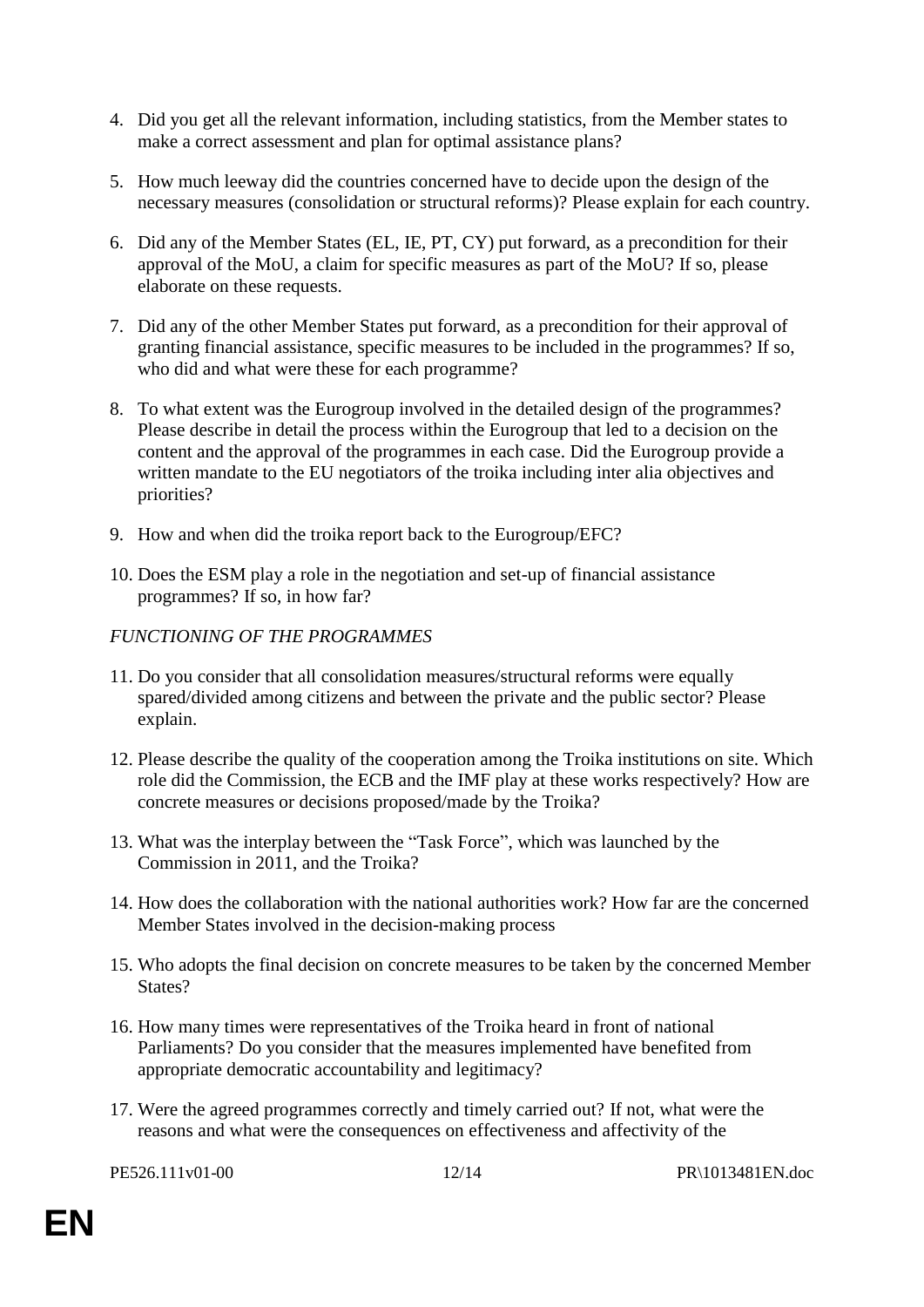programmes?

- 18. How many cases of infringement of national law challenging the legality of the decisions arising out of the MoU are you aware of in each country? Did the Commission and the ECB proceed to an assessment of the compliance and consistency of the measures negotiated with the Member States with EU fundamental rights obligations referred to in the Treaties?
- 19. Are you satisfied with the objectives and the effective outcomes of the programme in each country?
- 20. Did external factors, which occurred while the programmes were carried out, influence the results?
- 21. What impact did the entry into force of Regulation (EU) No 472/2013 have on the implementation of the programmes? Please give details how and to what extent the provisions of the Regulation have been implemented.
- 22. What in your opinion would have happened in the programme countries if the EU and the IMF hadn't provided financial assistance?
- 23. [to the ECB] Do you consider the Emergency Liquidity Assistance (ELA) programme to have been correctly implemented in each country? Please elaborate on your answer.
- 24. [to the ECB] Did all ECB Governing Council Members support all programmes in all countries? Please explain any possible deviations.
- 25. What measures were taken to avoid conflicts of interest between the creditor function of the ECB with respect to the banking system in Member States experiencing financial difficulties?
- 26. [to the ECB] Press leaks suggest that letters were sent by the ECB to countries under the programme requiring reforms and imposing conditions in exchange for liquidity support and open market operations. Were such letters sent? If yes to whom, why and what was the content?
- 27. [to the IMF] Did all IMF Executive Board Members support all programmes in all countries? Please explain any possible deviations.
- 28. [to the COM] Were Seconded National Experts from the country in question on site? If yes, how did you ensure independence? In your answer take into account that in the case of the IMF, no official from the country involved works on that country.
- 29. According to which criteria were firms selected for audit/advisory roles for financial institutions in programme Member States? Was there a public tendering procedure? If not, why?

#### **B. Questionnaire sent to the Member States under a financial assistance programme**

1. If applicable, why did your country decide to request a financial assistance programme?

PR\1013481EN.doc 13/14 PE526.111v01-00